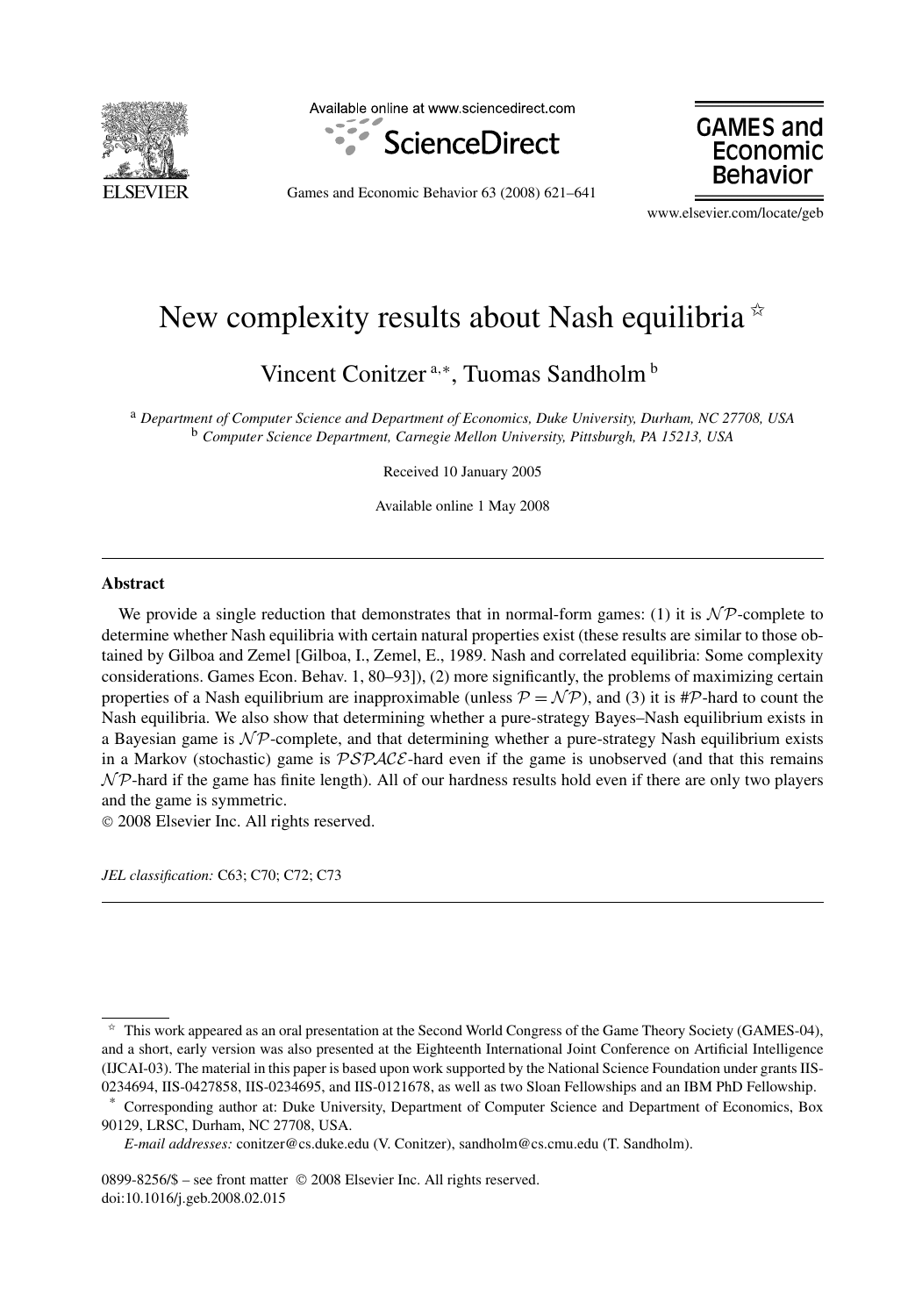## **1. Introduction**

Game theory provides a normative framework for analyzing strategic interactions. However, in order for anyone to play according to the solutions that it prescribes, these solutions must be *computed*. There are many different ways in which this can happen: a player can consciously solve the game (possibly with the help of a computer<sup>1</sup>); some players can perhaps eyeball the game and find the solution by intuition, even without being aware of the general solution concept; and in some cases, the players can converge to the solution by following simple learning rules. In each case, some computational machinery (respectively, one player's conscious brain, a computer, one player's subconscious brain, or the system consisting of all players together) arrives at the solution using some procedure, or *algorithm*.

Some of the most basic computational problems in game theory concern the computation of Nash equilibria of a finite normal-form game. An example problem is to compute *one* Nash equilibrium—any equilibrium will do. What are good algorithms for solving such a problem? Certainly, we want the algorithm to always return a correct solution. Moreover, we are interested in how *fast* the algorithm returns a solution. Generally, as the size of the game (more generally, the *problem instance*) increases, so does the running time of the algorithm. Whether the algorithm is practical for solving larger instances depends on how rapidly its running time increases. An algorithm is generally considered *efficient* if its running time is at most a polynomial function of the size of the instance (game). There are certainly other properties that one may want the algorithm to have—for example, one may be interested in learning algorithms that are simple enough for people to use—but the algorithm should *at least* be correct and computationally efficient.

The same computational problem may admit both efficient and inefficient algorithms. The theory of *computational complexity* aims to analyze the inherent complexity of the problem itself: how fast is the *fastest* (correct) algorithm for a given problem?  $\overline{P}$  is the class of problems that admit at least one efficient (polynomial-time) algorithm.2 While many problems have been proved to be in  $\mathcal P$  (generally by explicitly giving an algorithm and proving a bound on its running time), it is extremely rare that someone proves that a problem is *not* in P. Instead, to show that a problem is hard, computer scientists generally prove results of the form: "If this problem can be solved efficiently, then so can every member of the class  $\mathcal X$  of problems." This is usually shown using a *reduction* from one problem to another (we will give more detail on reductions in Section 2). If this has been proven, the problem is said to be  $\mathcal{X}$ -*hard* (and  $\mathcal{X}$ -*complete* if, additionally, the problem has also been shown to lie in  $X$ ). The strength of such a *hardness result* depends on the class  $\mathcal X$  used. Usually, the class  $\mathcal N \mathcal P$  is used (we will describe  $\mathcal N \mathcal P$  in more detail in Section 2), and most problems of interest turn out to be either in  $\mathcal P$  or  $\mathcal NP$ -hard.  $\mathcal NP$ contains  $P$ , and it is generally considered unlikely that  $P = \mathcal{NP}$ . Exhibiting a polynomial-time algorithm for an  $N \mathcal{P}$ -hard problem (thereby showing  $\mathcal{P} = N \mathcal{P}$ ) would constitute a truly major upset: among other things, it would (at least in a theoretical sense, and possibly in a practical

<sup>&</sup>lt;sup>1</sup> The player might also *be* a computer, for example, a poker-playing computer program. Indeed, at least for some variants of poker, the top computer programs are based around computing a game-theoretic solution (usually, a minimax strategy).

<sup>&</sup>lt;sup>2</sup> To define  $P$  formally (which we will not do here), one must also formally define a model of computation. Fortunately, the class of polynomial-time solvable problems is quite robust to changes in the model of computation. Nevertheless, it is in principle possible that humans have a more powerful computational architecture, and hence that they can solve problems outside  $P$  efficiently.